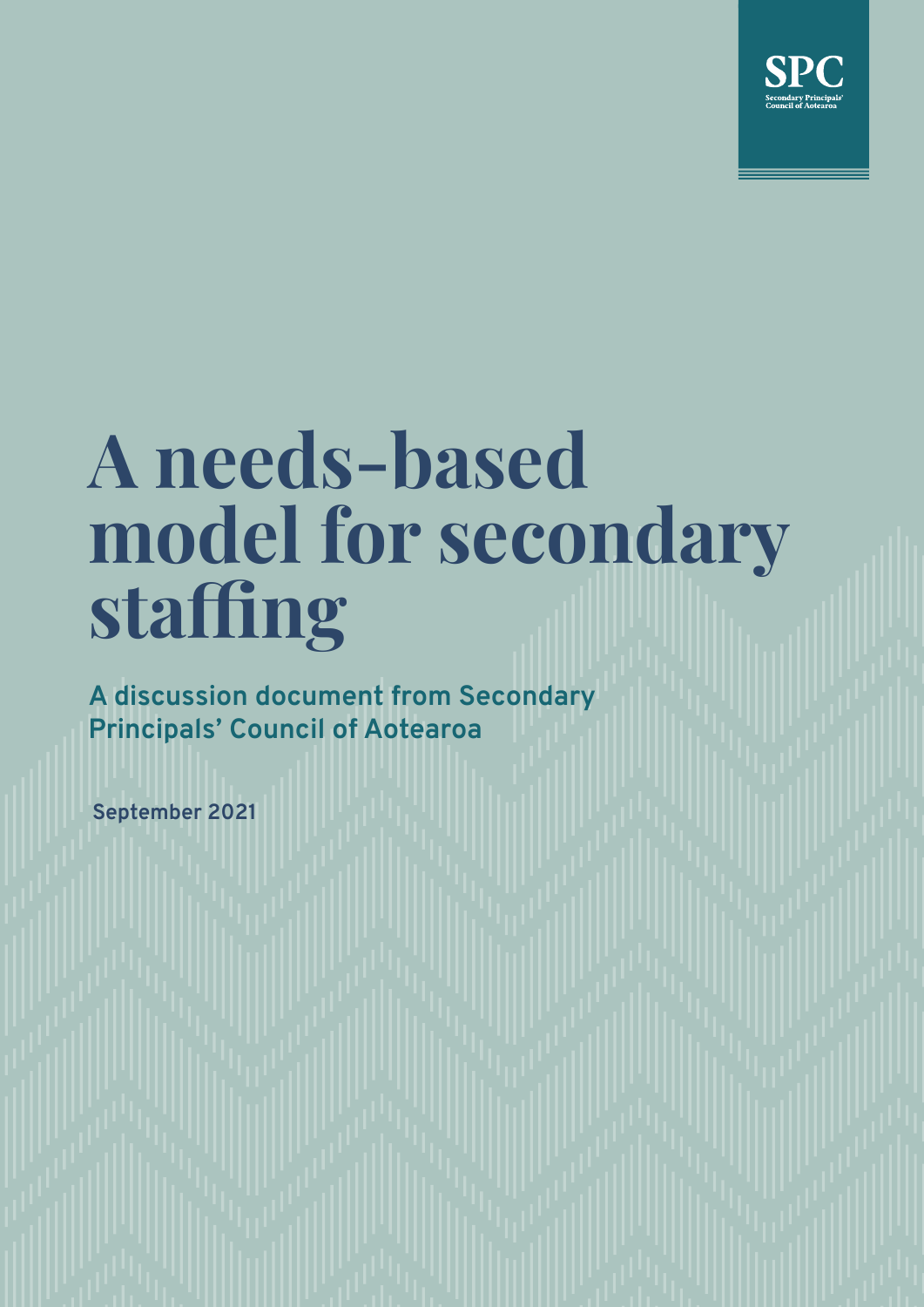## **Contents**

| <b>Introduction</b>                          |   |
|----------------------------------------------|---|
| Assumptions for a needs-based staffing model | 2 |
| A needs-based model                          | 3 |
| <b>Background to this proposal</b>           |   |

PPTA represents the professional and industrial interests of secondary and area school teachers and principals.

PPTA | PO Box 2119, Wellington 6140 | Phone: +64 4 384 9964 Email: enquiries@ppta.org.nz

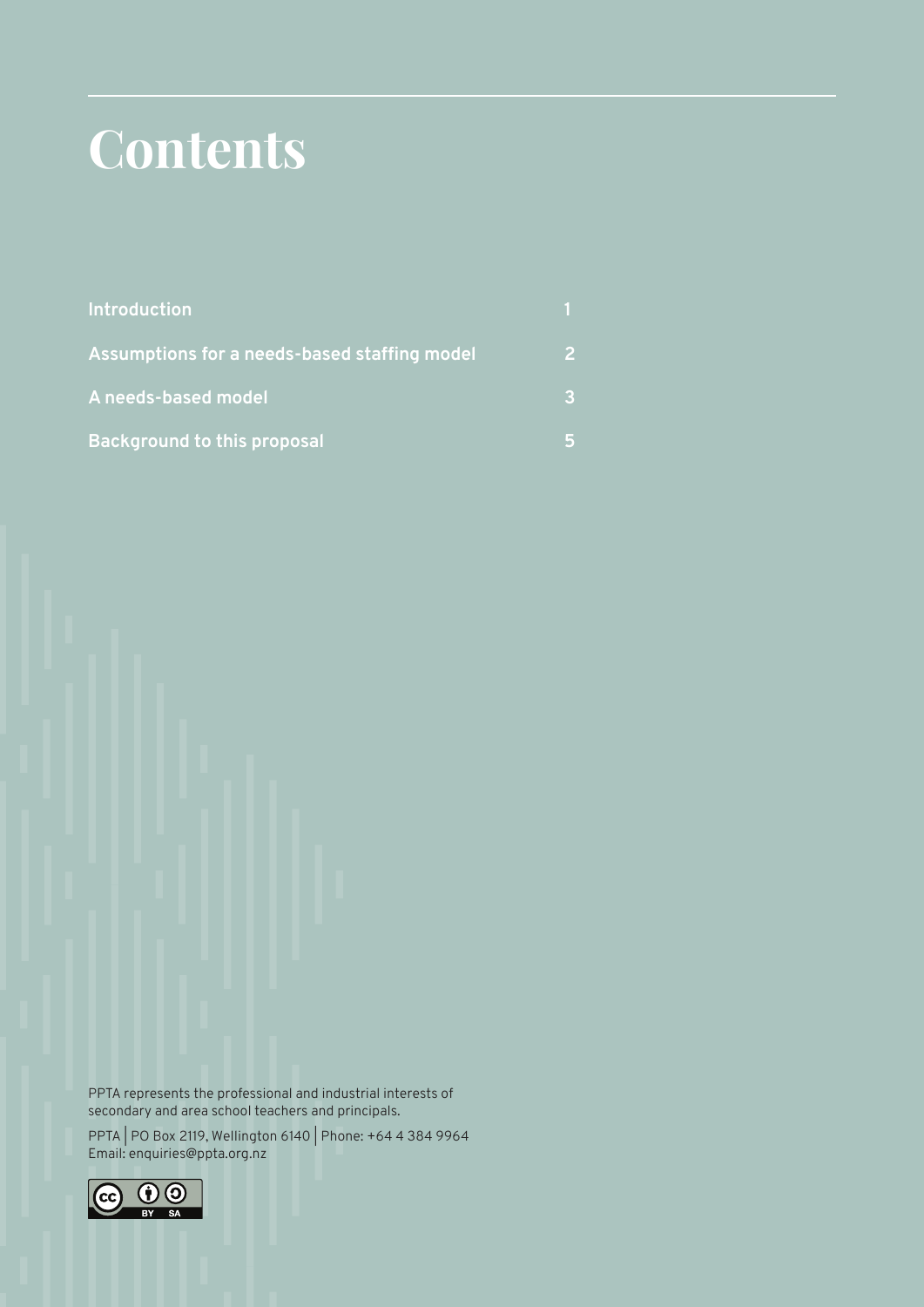## **Introduction**

### **Adequacy of the current secondary staffing formula**

### **A needs-based model**

**The current formula for allocating secondary staffing fails to meet the needs of schools. It does not get the amount of staffing or the components right for the different types of staffing schools need.** 

In 2020, the Secondary Principals' Council of Aotearoa (SPC) initiated a four-part review of the adequacy of secondary staffing. The aim of this review was to develop a needs-based staffing model to better serve our schools and our students. The review included:

- » a survey of principals about the entitlement staffing adequacy<sup>1</sup>
- » a wider teaching force survey of where additional staffing is most needed<sup>2</sup>
- » case studies of staffing use in a representative group of secondary schools<sup>3</sup>
- » a staffing summit for secondary and composite school leaders to consider current pressures and expectations on schools, identify coming changes and consider how to staff schools for their needs.4

SPC has produced a summary report of its findings to date on the adequacy of secondary teacher staffing and the need for change.<sup>5</sup>

**Through these engagements with school leaders, we have developed a model of resourcing for secondary staffing that would more accurately reflect the needs of our students and our schools. We are now releasing it for discussion with the wider sector, politicians and with the community.** 

You can provide feedback to your local SPC representative, or chairperson@spc.org.nz or online at https://www.surveymonkey.com/r/ SPCNEEDSBASEDSTAFFING2021

We look forward to hearing your thoughts.

elbeg f

**Kate Gainsford Chair, Secondary Principals' Council of Aotearoa**

<sup>1.</sup> SPC. (2021). *Entitlement staffing adequacy: a survey of secondary and composite school principals*. Wellington: Secondary Principals' Council of Aotearoa. https://www.ppta.org.nz/past-events/the-staffing-summit/document/1457. The report gives more detail of the lack of needs-based logic in the current formula.

<sup>2.</sup> A survey will be undertaken in term 3 2021.

<sup>3.</sup> Alison, J. (2021). *It's just not enough: Principals discuss the staffing of secondary and composite schools*. Wellington: Secondary Principals' Council of Aotearoa. https://www.ppta.org.nz/past-events/the-staffing-summit/document/1447

<sup>4.</sup> SPC. (2021). *2021 staffing summit report*. Wellington: Secondary Principals' Council of Aotearoa. https://www.ppta.org.nz/assets/Staffing-Summit-2021/ SPC-Staffing-Summit-Report-21.9.21.pdf

<sup>5.</sup> SPC. (2021). *Secondary staffing and the need for change*. Secondary Principals' Council of Aotearoa. [ADD URL WHEN AVAILABLE ONLINE]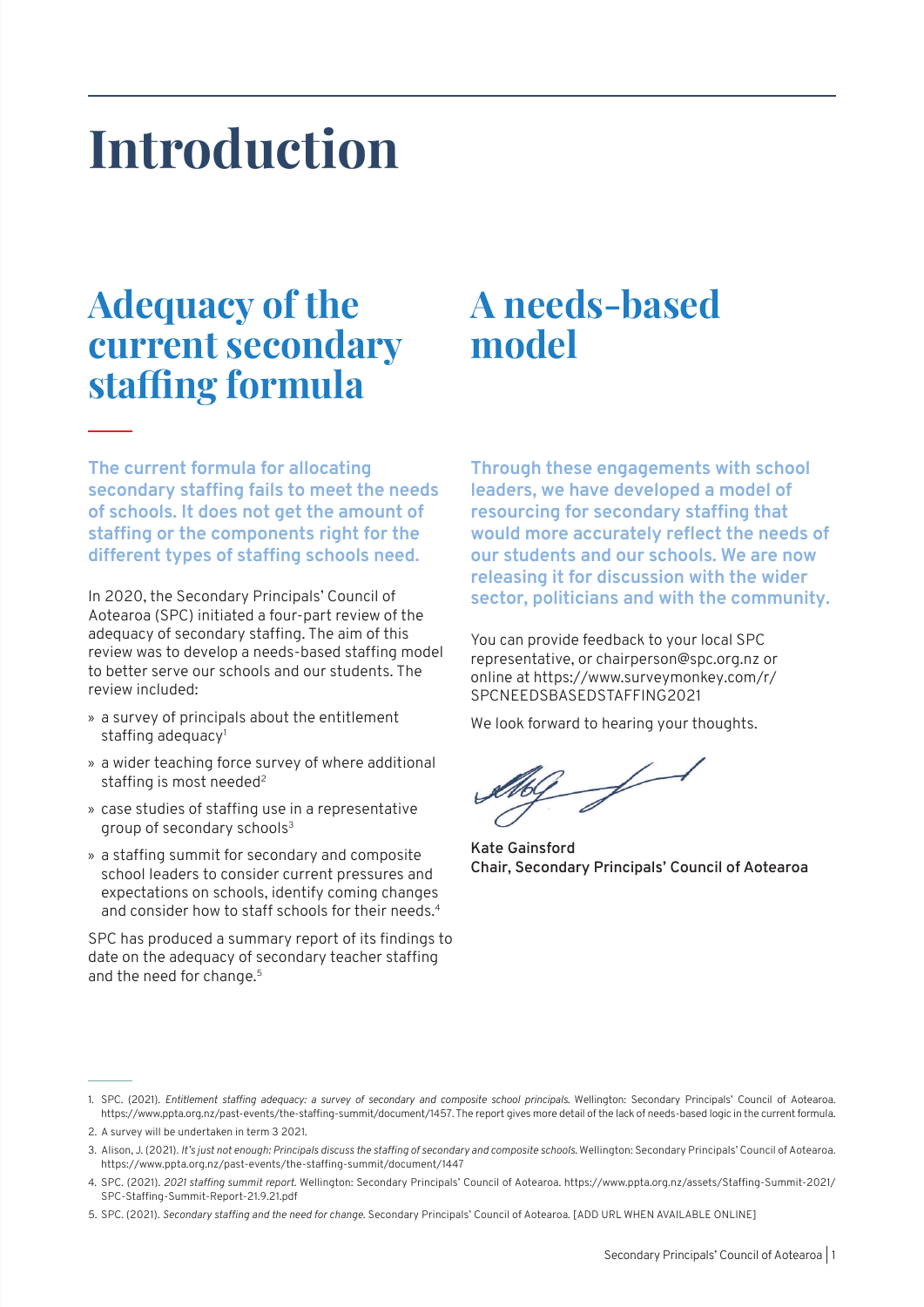## **Assumptions for a needsbased staffing model**

**The staffing formula allocates the amount of teaching staffing available to secondary and composite schools. No formula can differentiate perfectly based on need, though fine tuning can be done though other mechanisms (application pools or special purpose staffing) if it uses clear, fair and objective criteria.**

The total staffing delivered to a school through its entitlement staffing should approximate as closely as possible the needs of secondary and composite schools in a way that the current model significantly fails to. A needs-based model would begin with the actual needs schools have and a sense of the magnitude of staffing required and then be formulated component by component to meet those needs.

The model proposed for discussion is underpinned by the following assumptions:

- » The entitlement staffing should be sufficient for the basic needs of any school and adjusted for each school to reflect differences in relative need.
- » The staffing formula should be logical, transparent and open to accountability.
- » While schools should retain flexibility around the use of the staffing generated, the relativities between the formula components should reflect general patterns of staffing use in schools.
- » More staffing should be allocated through general entitlement to meet core needs.
- » More staffing should be allocated for common local needs that are not currently recognised by the entitlement staffing but are an expected component of education in New Zealand.
- » An average of 5 FTTE per school additional staffing should be allocated through the staffing formula.
- » There should be no schools that have less staffing than they currently do in a shift to a needs-based model.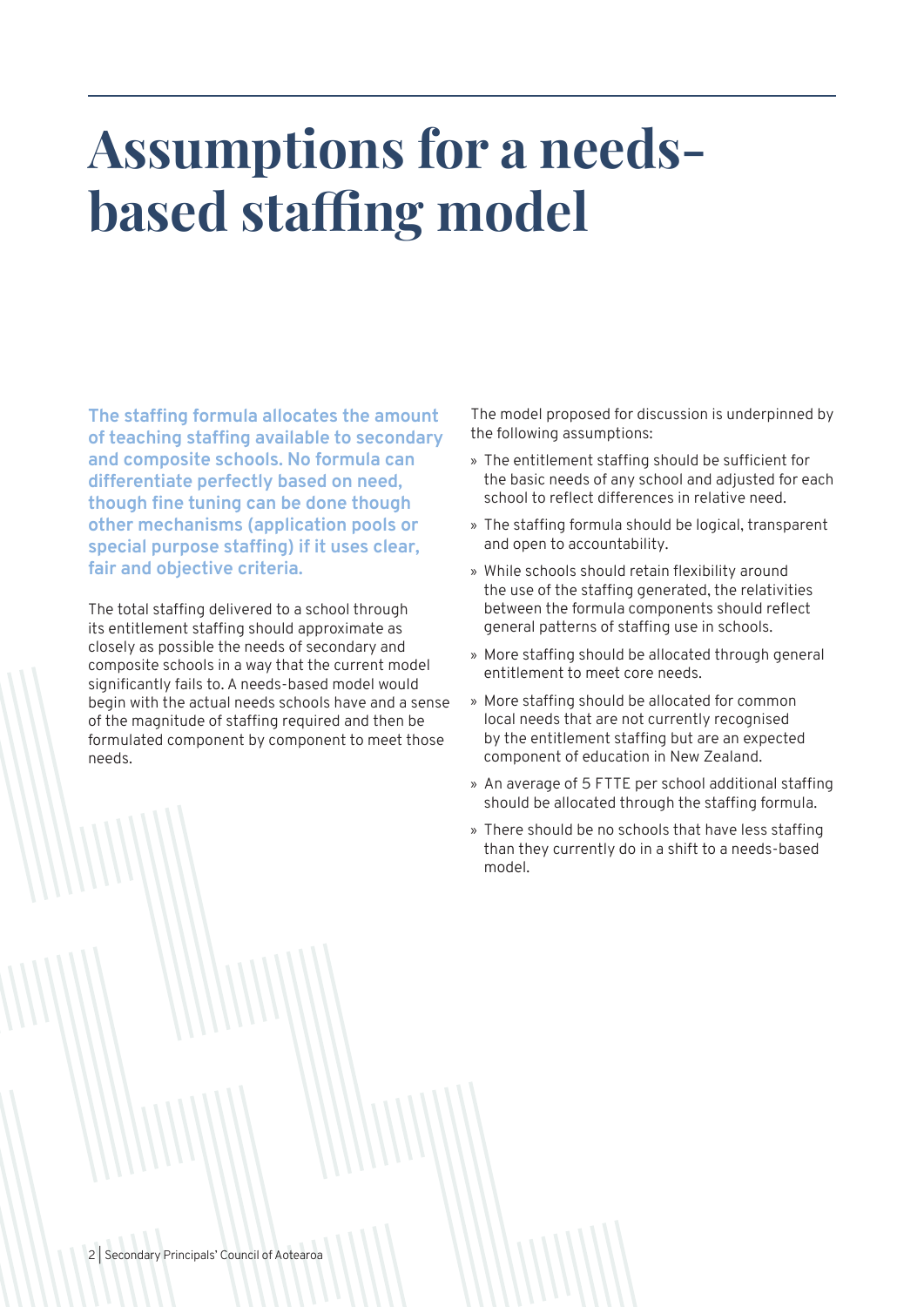## **A needs-based model**

**Schools with a secondary roll under a minimum level (e.g. 50 year 9–13 students) would have a base staffing allocation to cover management, pastoral care and curriculum.**

Schools above that minimum would be resourced more directly for need though four entitlement components, special education components and additional staffing components. The level of special needs staffing must be reviewed separately to ensure it is adequate for needs and for meeting our national and international obligations.



#### **Curriculum entitlement**

- » A base entitlement regardless of school size that allows for breadth of specialist coverage.
- » Curriculum ratios that allow schools to have average class contact sizes of 25 or fewer (such as 1:20 for years 7–10 and 1:17 for years 11–13).
- » A per student component is added to support local curriculum and co-curriculum/extracurricular.
- » A per FTTE planning and preparation time component.
- » The sum of these is increased by a weighting based on the equity index.



#### **Guidance, pastoral and learning support entitlement**

- » A base pastoral care and learning support component would apply regardless of size of school to ensure that there is someone in each school who can specialise in the provision of pastoral care and guidance (e.g. 0.5 FTTE per school).
- » A roll-based entitlement for pastoral care and learning support (e.g. 1 FTTE per 400 students).
- » A base component regardless of roll size for all schools to allow appointment of a teacher with expertise in special needs education and learning support (e.g. SENCO or LSC).
- » The sum of these is increased by a weighting based on the equity index.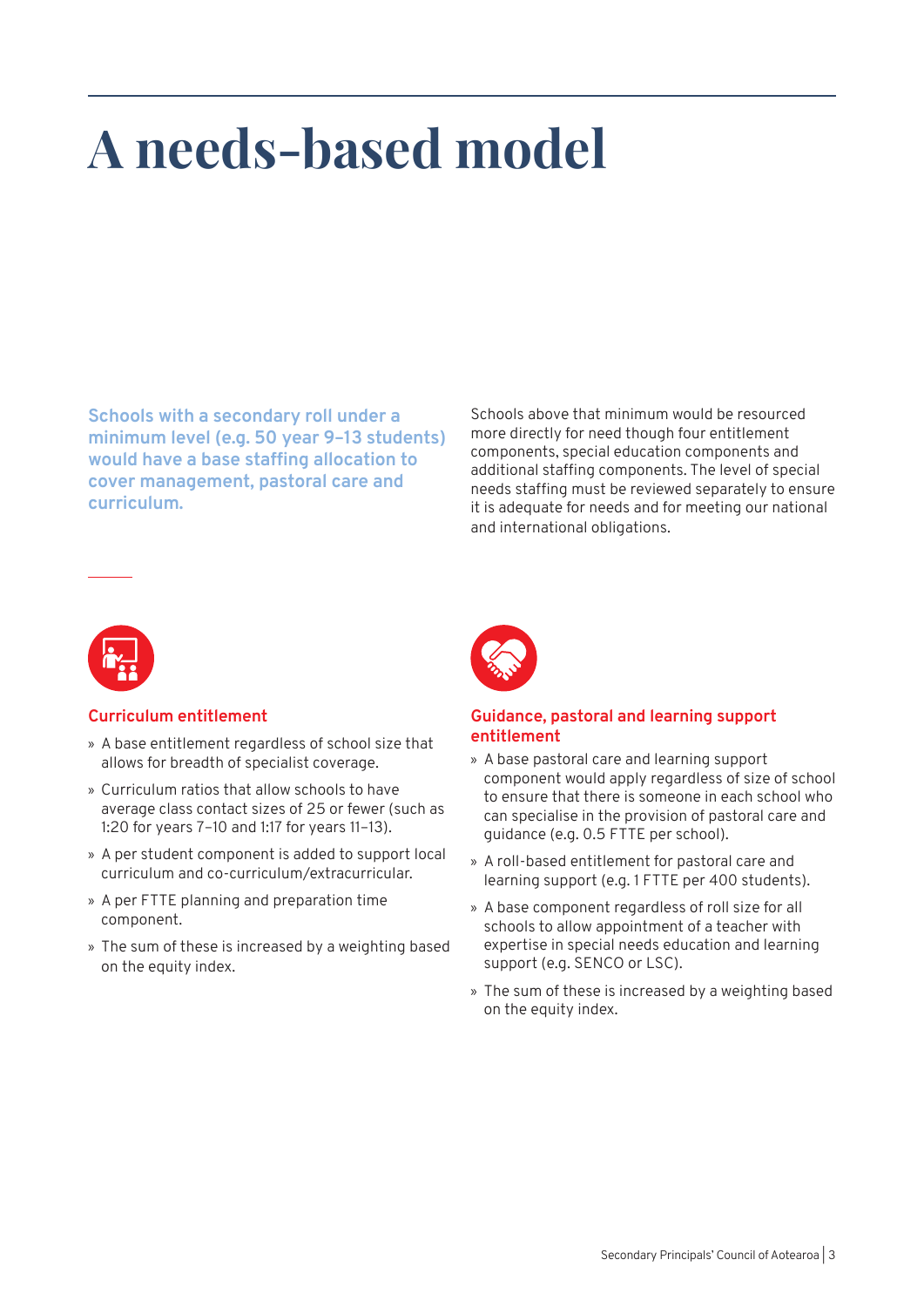

#### **Professional development and mentoring entitlement**

- » The curriculum and guidance and pastoral staffing components generate additional staffing for the professional development and mentoring of teaching staff (e.g. 1 hour per week per FTTE staffing), which is then increased by a weighting against the equity index.
- » More-isolated schools would have an additional adjustment based on their isolation index.



#### **School leadership and management entitlement**

- » 1 FTTE is designated for the principal regardless of roll size.
- » A base component community/whānau/iwi liaison (e.g. 1 day per week) plus a per student component (e.g. 1 FTTE per 1,000 students) weighted against the equity index
- » The curriculum and guidance and pastoral staffing components and professional development and mentoring components are divided by 9 to provide the general management component.

#### **Additional components**

Current to-individual allowances (e.g. beginning teacher time allowances) and special education staffing etc. would be in addition to current entitlement. Two new components are proposed:

- » An additional time allocation for each student enrolled in an approved online course to cover both the lower class ratios and the additional e-dean time required.
- » For directed initiatives, such as the NCEA refresh, the staffing entitlement should be temporarily increased to provide time for the PLD, planning and implementation of the initiative.

#### **A more-rational basis for meeting school needs**

Applying the components in this model would produce a more rational allocation of staffing to schools than the current staffing formula. It would be more reflective of the general areas of need of schools. Fine tuning by weighting against the equity index for each school would then make the allocation more responsive to the differences in needs arising from their particular student profile.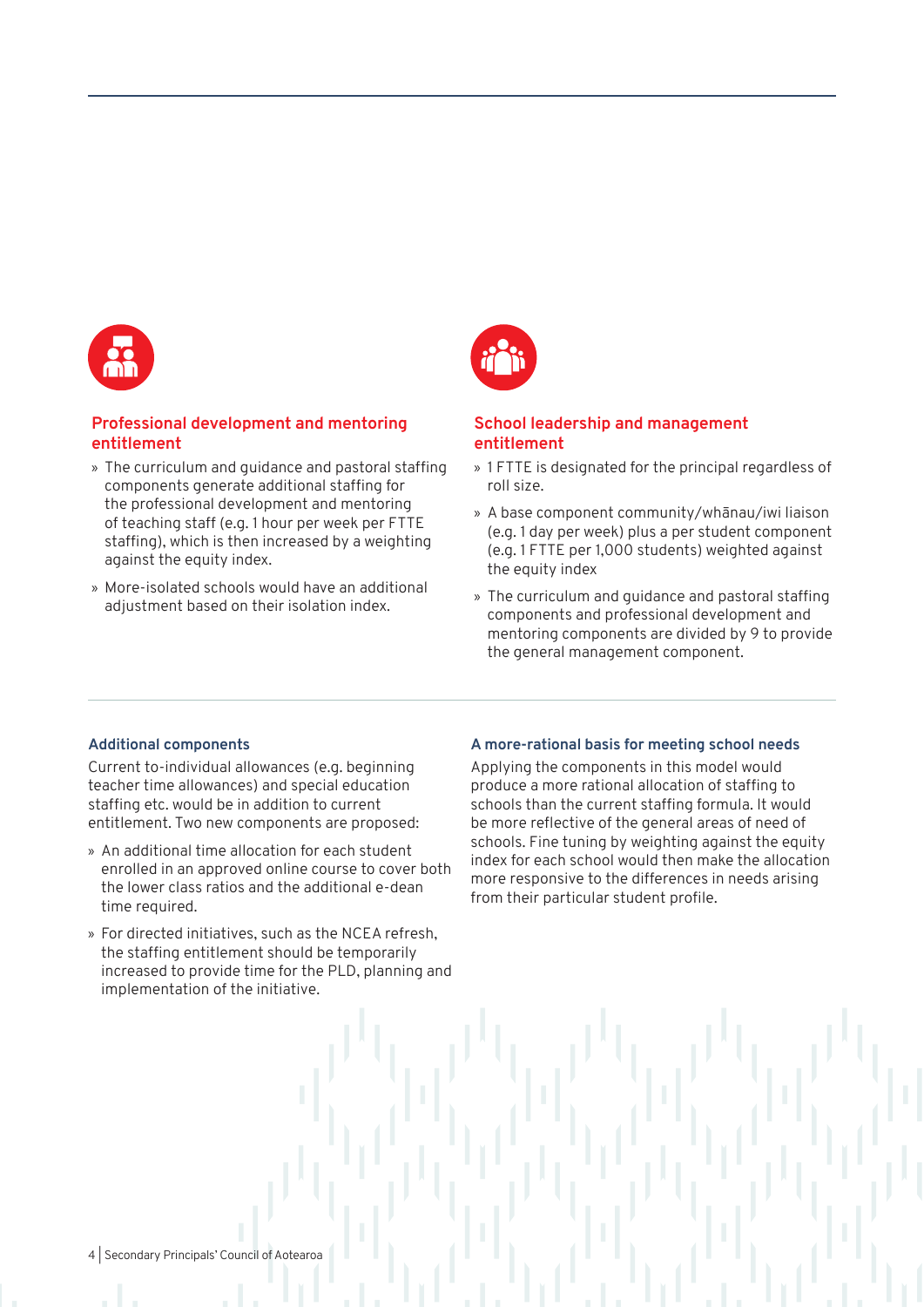## **Background to this proposal**

### **2012 Secondary Schools' Staffing Group**

**In 2012, SPC was represented on the Secondary Schools' Staffing Group (SSSG), which investigated the staffing of secondary schools.<sup>6</sup> The findings in its report7 are discussed below.**

The SSSG noted the following:

- » The staffing formula should be reviewed to address the disproportionately negative effect of the formula on larger schools and junior high schools.
- » The staffing allocation is based upon liability limitation rather than school and student needs.
- » There needs to be a common understanding of what a needs-based resourcing model may be and how it might improve the delivery of staffing.
- » There needs to be a better understanding of the use of operational funding and locally raised funds for additional staffing and the associated risks and opportunities.

The SSSG noted the lack of information on whether the guidance time allocation is appropriate in secondary schools or what ratio of students to guidance hours is most appropriate (generally or by decile). It also noted the lack of information on whether the management time allocation is appropriate for need. A current analysis of these two entitlement components shows that they are poorly designed to meet needs.

The report notes that, as the secondary roll size increases, both the management staffing and the staffing provided for guidance and pastoral care decrease as proportions of total staffing.

Schools can cross-subsidise between staffing entitlement components, but capacity to do so declines with increases in roll size.

The report also noted that there were class size implications of the curriculum staffing formula.

- » The largest average class sizes and the highest proportion of classes over 30 are more likely in larger schools, in junior secondary years and in classes where there has been a selection of 'higher ability' students.
- » The larger the school, the higher the proportion of teachers with an average class size of more than 26 and the more likely there will be teachers with individual average class sizes over 30.

Modelling of the curriculum entitlement staffing predicts increasing class sizes as the roll gets larger and that the ability to avoid over-large classes rapidly reduces unless the schools use other staffing resources for curriculum purposes.

Most principals employ additional staffing to supplement entitlement staffing. At the time the SSSG reported, 319 secondary schools employed a total of 940 FTTE teachers above entitlement. Generally, larger schools employ proportionately more additional staffing, and higher-decile schools employ proportionately more relative to their size than do low and mid-decile schools.

<sup>6.</sup> In addition to the principals' representative, the group included the Ministry of Education, NZPPTA and NZSTA.

<sup>7.</sup> Secondary Schools' Staffing Group. (2012). *Report of the Secondary Schools' Staffing Group*. Wellington: Ministry of Education and Post Primary Teachers' Association. https://www.ppta.org.nz/publication-library/document/32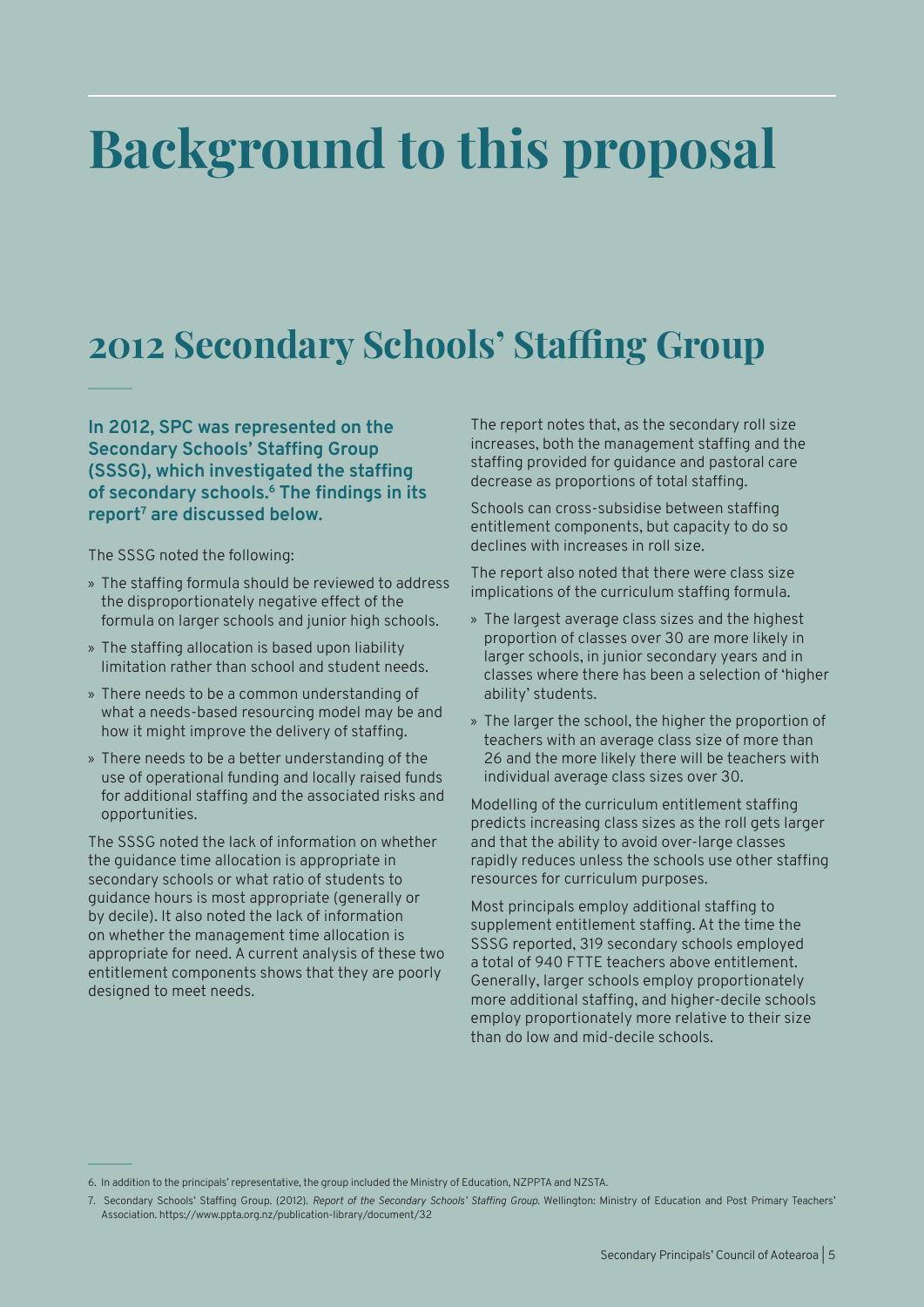### **Increasing pressures**

**Despite agreement between the signatories to the SSSG report that the staffing formula does not work for larger secondary schools in terms of class sizes and that there is no evidence the staffing allocations for management and pastoral care and guidance are appropriate, nothing has been done by successive governments to address the problems.**

While the staffing entitlement has not significantly changed since 2012, there are new pressures on the uses of staffing:

- » Greater demands for pastoral care and guidance.
- » An increasingly complex management environment.
- » Greater expectation of:
	- differentiated learning and learning pathways
	- community and whānau liaison
	- a move away from streaming and integration of students with greater learning needs
	- the use of innovative learning environments.
- » The accelerated development of blended and asynchronous teaching and learning practices.
- » Increasing recognition of the wellbeing impacts of workload of principals, senior leaders,<sup>8</sup> middle leaders, pastoral care teachers and classroom teachers.
- » The COVID-related loss of international fee-payer income has exposed the vulnerability of schools relying on the additional teachers it purchased to mask shortfall in the entitlement staffing.

#### **Recent findings**

A range of reports provide many reasons for change to a more rational and realistic needs-based staffing formula for secondary teaching and learning and the functions that support it.<sup>9</sup>

#### **Needs**

Identified school needs that can be addressed through the staffing formula include:

- » curriculum breadth
- » qualification delivery
- » class size
- » co-curriculum/extracurricular
- » preparation and marking time etc. for curriculum teachers
- » middle management and leadership
- » senior management and leadership
- » pastoral care and guidance
- » learning support and special education
- » community and cross-school liaison
- » mentoring and PLD
- » new initiatives introduced by government
- » online and blended learning.

These needs vary by size and complexity of school, the nature of the students attending and relative isolation (specifically in terms of access to PLD).

<sup>8.</sup> Riley, P., Rahimi, M. & Arnold, B. (2021). The New Zealand Secondary Principal Occupational Health, Safety and Wellbeing Survey: 2020 data. Melbourne: Centre for Research for Educational Impact (REDI), Deakin University. https://www.principalhealth.org/reports/NZ%20Secondary%20Principal%20Occupational%20 Health,%20Safety%20and%20Wellbeing%20Survey--2020.pdf

<sup>9.</sup> See footnotes 1, 3, 4 and 7.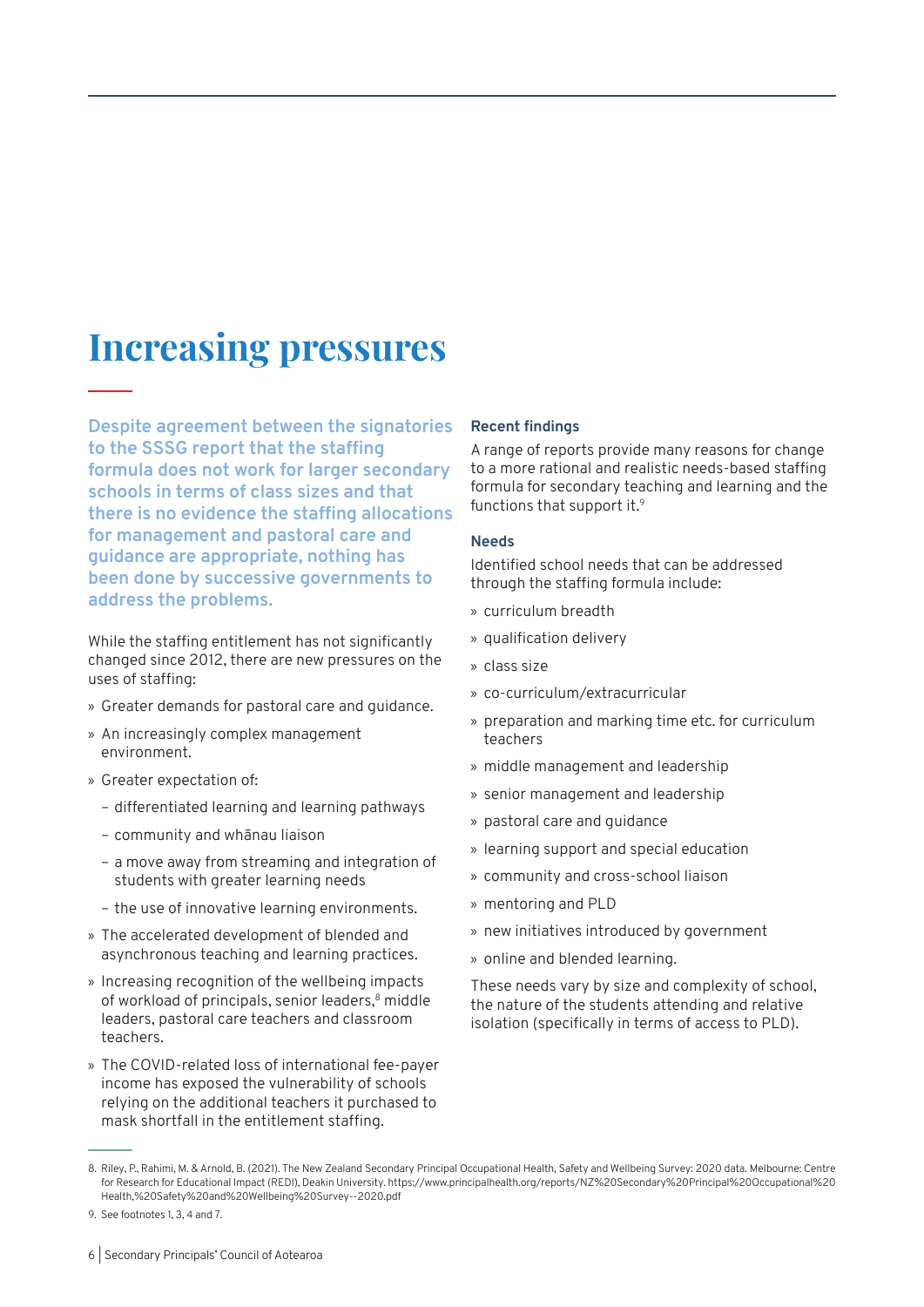The table<sup>10</sup> below shows that the proportion of entitlement staffing does not match the proportion of staffing use by schools. The particular stand-outs are the entitlement for management and use of staffing for management, which are the inverse of each other, and the provision for and use of pastoral staffing where schools are generally using less and less staffing proportionately for pastoral care of students as their rolls increase.

| <b>Staffing allocations</b> |            |            |          |                          |  |  |  |  |
|-----------------------------|------------|------------|----------|--------------------------|--|--|--|--|
| School                      | Curriculum | Management | Guidance | AII (FTTE)               |  |  |  |  |
|                             | 83%        | 11%        | 6%       | 14.0                     |  |  |  |  |
| 2                           | 81%        | 11%        | 9%       | 29.1                     |  |  |  |  |
| 3                           | 85%        | 9%         | 6%       | 48.5                     |  |  |  |  |
| $\overline{4}$              | 88%        | 8%         | 4%       | 64.9                     |  |  |  |  |
|                             |            |            |          | <b>Contract Contract</b> |  |  |  |  |

| Staffing usage |                       |                                      |            |          |            |
|----------------|-----------------------|--------------------------------------|------------|----------|------------|
| School         | Curriculum<br>contact | <b>Curriculum</b><br>  non-contact ' | Management | Guidance | AII (FTTE) |
|                | 74%                   | 13%                                  | 9%         | 4%       | 15.2       |
| $\mathcal{P}$  | 57%                   | 22%                                  | 17%        | 4%       | 36.2       |
| 3              | 64%                   | 22%                                  | 11%        | 3%       | 56.0       |
| 4              | 62%                   | 19%                                  | 11%        | 7%       | 69.7       |

<sup>10.</sup> See footnote 3.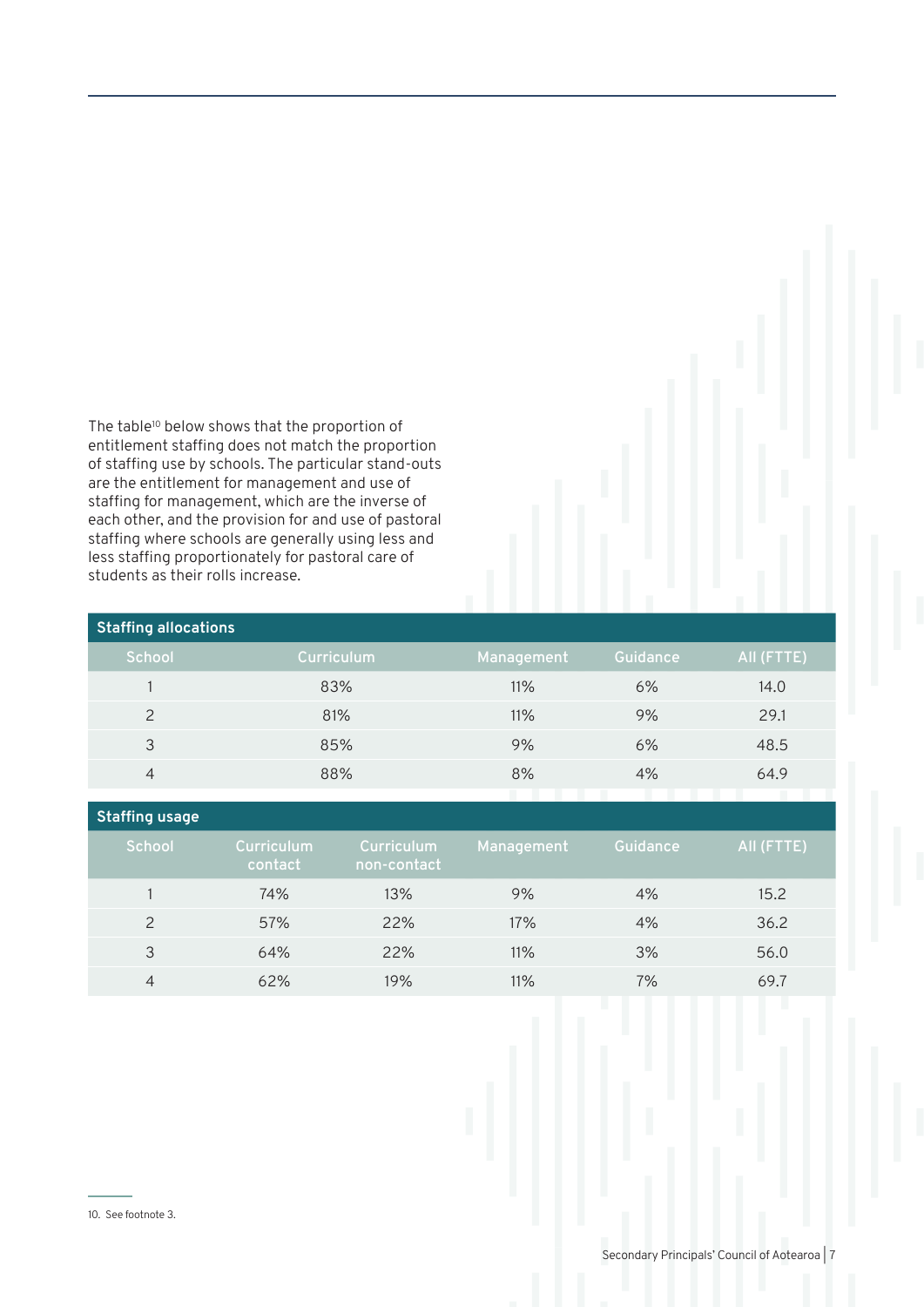Note that these figures represent proportion of staffing allocation and proportion of staffing use. All these schools used more staffing than they were allocated as they employed additional teachers.

This information from the case studies helps to explain an apparent anomaly in the staffing adequacy survey where principals noted that the highest level of under-resourcing was in the management staffing component but the highest area of pressure from understaffing was in the pastoral care needs of the students. The case study schools seem to confirm that schools must use what staffing is available first for management and curriculum needs and only then have flexibility to apply what is remaining for pastoral care.

This is an important consideration in shifting to a needs-based staffing model as it suggests that, unless the pastoral care staffing was tagged for use, pastoral care needs would only be addressed when there is sufficient staffing available for the curriculum and management needs of a school.

#### **Differences between staffing supplied and staffing used**

- » Principals identified that, on average, they are 5 FTTE under-resourced for mandated requirements though the staffing formula. This equates to an under-resourcing of about 1,600 FTTE across secondary schools for core responsibilities.
- » Proportionate use of staffing for purpose is different to proportionate supply of staffing components.
- » Schools have to prioritise staffing use for curriculum and management over pastoral care.
- » Schools use an average of 1.22 FTTE of self-funded staffing for local requirements, which are common (or should be) to all schools as extracurricular/ co-curriculum and iwi/community liaison. That is equivalent to an additional 340 FTTE across all secondary schools but is an underestimate as this is only what schools could afford to pay for, not what would be optimal.
- » The current system under-resources secondary schools for needs by more than 2,000 FTTE.
- » The current system of staffing does not recognise difference in needs that are generated by the student intakes nor the new demands placed on schools – for example, for consultation, individualised learning and collaborative practice.